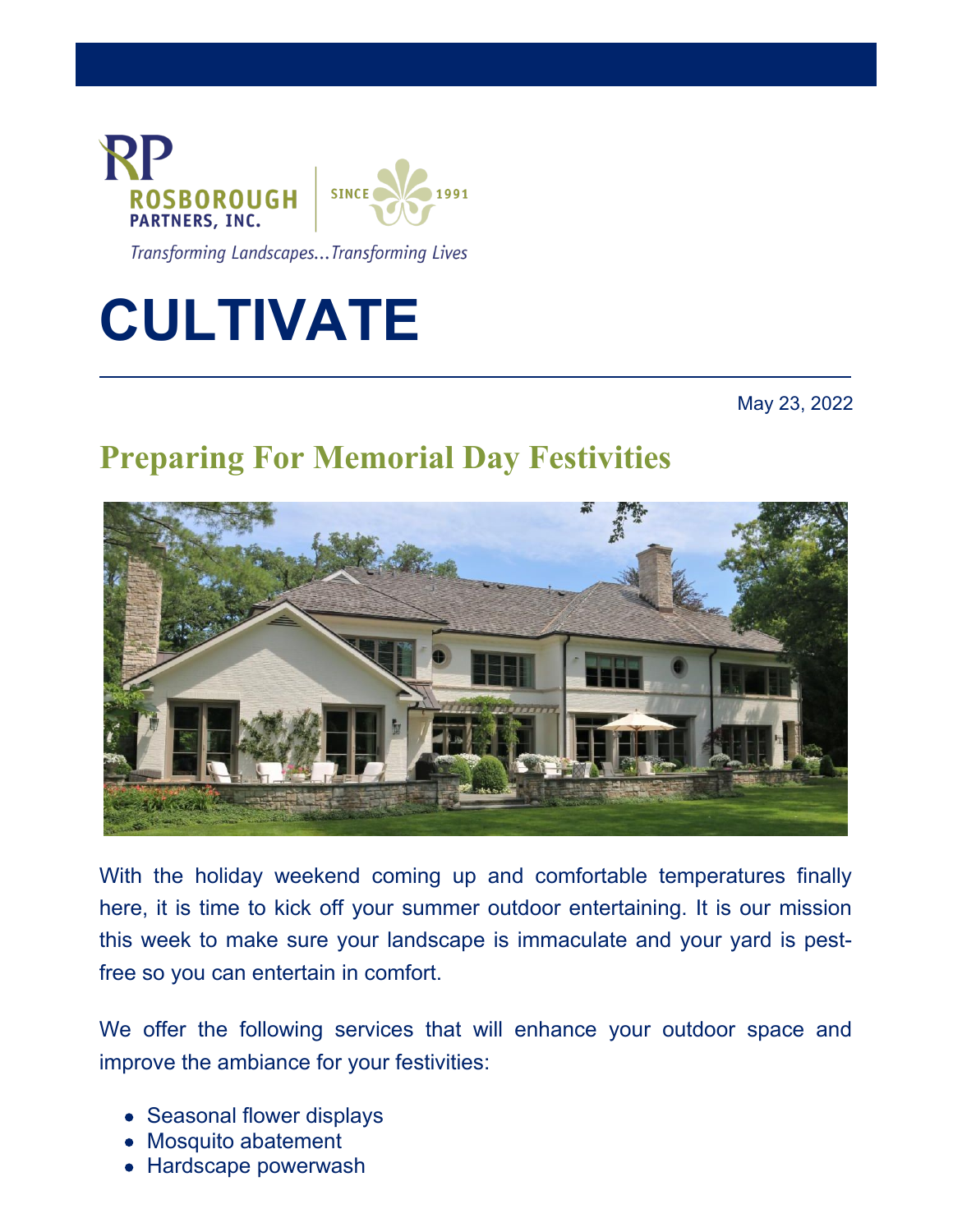Feel free to contact your Garden Steward directly or call our office Mon-Fri 8:30am-5:00pm - 847/549-1361 - for service requests.

## **REMINDER: We will be closed for Memorial Day, Monday, May 30.**



## **Client Steward Team**

In addition to regularly scheduled maintenance, our team will be focusing on the following service(s) this week:

**Scheduling summer annual installation**



## **Plant Health Care**

This week we will be performing the following services, as weather allows:

**Rose care Turf weed control Turf insecticide for chinch bug prevention**

## **Contact Information**

Feel free to contact your Garden Steward directly with any questions or requests for service. Or contact our office 847/549-1361, Monday-Friday, 8:30am-5:00pm. *NOTE: We continue to respect physical distancing protocols for staff and client safety until further notice.*

#### **Design Team**

Joe Haubert: 847/514-8376 / [joseph@rosboroughpartners.com](https://mail.rosboroughpartners.com/OWA/redir.aspx?C=3DAvsKT-c93W3n5T8bB5WmGvS3o9t0iMK1Ti9jyFNiozFqek7tjYCA..&URL=mailto%3ajoseph%40rosboroughpartners.com) Chris Durley: 847/774-2006 / [chris@rosboroughpartners.com](https://mail.rosboroughpartners.com/OWA/redir.aspx?C=XHGC_DRvTs2XcZx7czhCrA80Vwk6rG1qo4BFGfgA5kMzFqek7tjYCA..&URL=mailto%3achris%40rosboroughpartners.com) Taylor Lininger: 847/417-0834 / [taylor@rosboroughpartners.com](https://mail.rosboroughpartners.com/OWA/redir.aspx?C=YhtkZoajF2q_csXIdXqdha58E8pvXYYzvpbsdJml0LMzFqek7tjYCA..&URL=mailto%3ataylor%40rosboroughpartners.com) Erika Plascencia: 847/343-7403 /erika@rosboroughpartners.com

#### **Client Steward Team**

Jose Mercado: 847/417-0841 / [jose@rosboroughpartners.com](https://mail.rosboroughpartners.com/OWA/redir.aspx?C=_UAvI6LbhelDY6rWhZxitmSsOxb-h8pV9TRL7v9IVLUzFqek7tjYCA..&URL=mailto%3ajose%40rosboroughpartners.com) Katie Belleno: 847/732-1927 / [katie@rosboroughpartners.com](https://mail.rosboroughpartners.com/OWA/redir.aspx?C=bTaJjAC14A97ncn6w_4DLbmxVQmzDmbOdiy6ynnkrE8zFqek7tjYCA..&URL=mailto%3akatie%40rosboroughpartners.com) Terri Thornton: 847/514-8455 / [terri@rosboroughpartners.com](https://mail.rosboroughpartners.com/OWA/redir.aspx?C=8GMNSTbpk004AbGgebhgDO3_0EtprfAw2VmeVDZKSI8zFqek7tjYCA..&URL=mailto%3aterri%40rosboroughpartners.com) Gabe Mercado: 847/417-4350 /gabe@rosboroughpartners.com